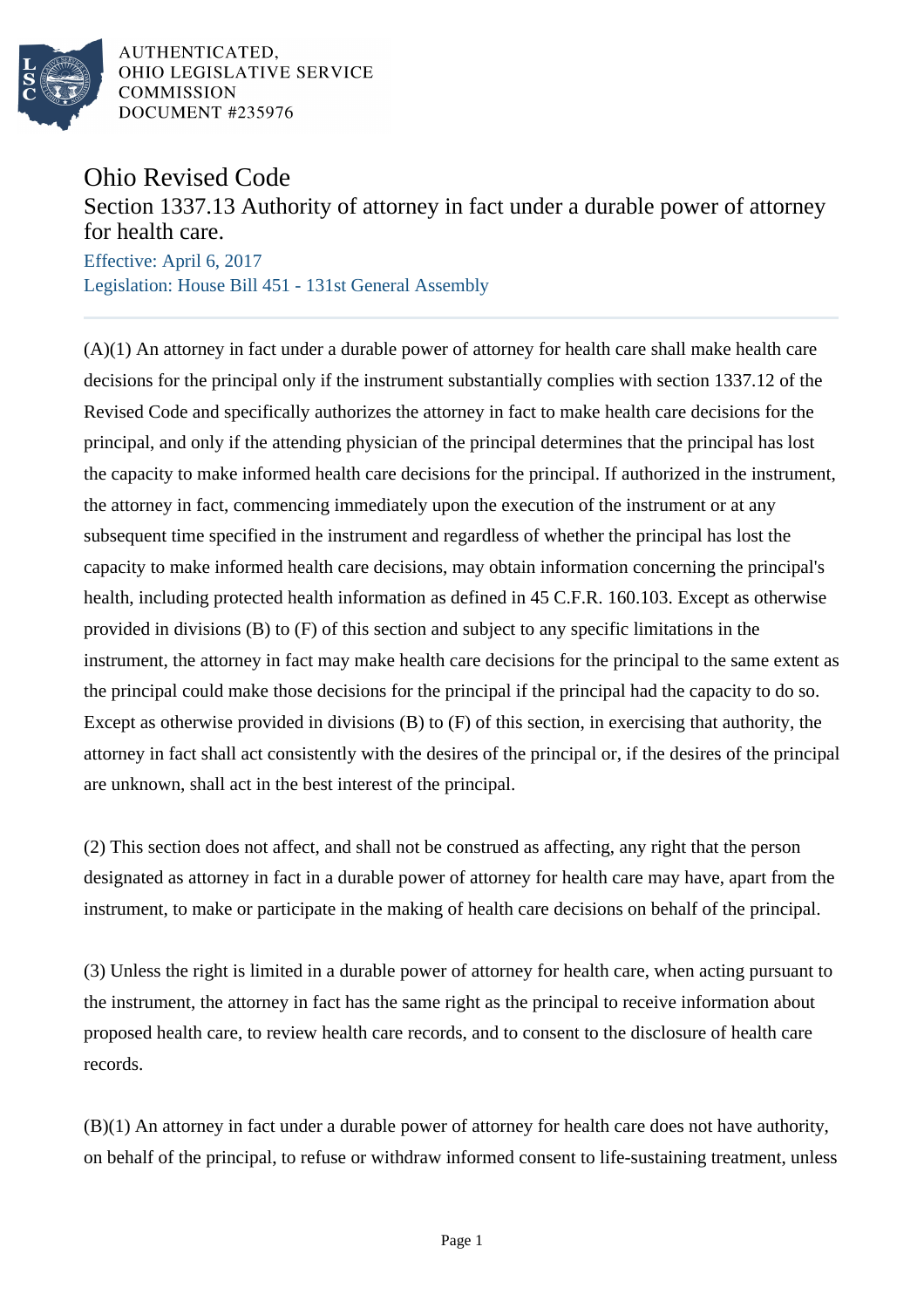

the principal is in a terminal condition or in a permanently unconscious state and unless the applicable requirements of divisions (B)(2) and (3) of this section are satisfied.

(2) In order for an attorney in fact to refuse or withdraw informed consent to life-sustaining treatment for a principal who is in a permanently unconscious state, the consulting physician associated with the determination that the principal is in the permanently unconscious state shall be a physician who, by virtue of advanced education or training, of a practice limited to particular diseases, illnesses, injuries, therapies, or branches of medicine and surgery or osteopathic medicine and surgery, of certification as a specialist in a particular branch of medicine or surgery or osteopathic medicine and surgery, or of experience acquired in the practice of medicine and surgery or osteopathic medicine and surgery, is qualified to determine whether the principal is in a permanently unconscious state.

(3) In order for an attorney in fact to refuse or withdraw informed consent to life-sustaining treatment for a principal who is in a terminal condition or in a permanently unconscious state, the attending physician of the principal shall determine, in good faith, both of the following:

(a) To a reasonable degree of medical certainty, and in accordance with reasonable medical standards, that there is no reasonable possibility that the principal will regain the capacity to make informed health care decisions for the principal ;

(b) That the attorney in fact is competent to make such a decision under division (H) of this section.

(C) Except as otherwise provided in this division, an attorney in fact under a durable power of attorney for health care does not have authority, on behalf of the principal, to refuse or withdraw informed consent to health care necessary to provide comfort care. This division does not preclude, and shall not be construed as precluding, an attorney in fact under a durable power of attorney for health care from refusing or withdrawing informed consent to the provision of nutrition or hydration to the principal if, under the circumstances described in division (E) of this section, the attorney in fact would not be prohibited from refusing or withdrawing informed consent to the provision of nutrition or hydration to the principal.

(D) An attorney in fact under a durable power of attorney for health care does not have authority to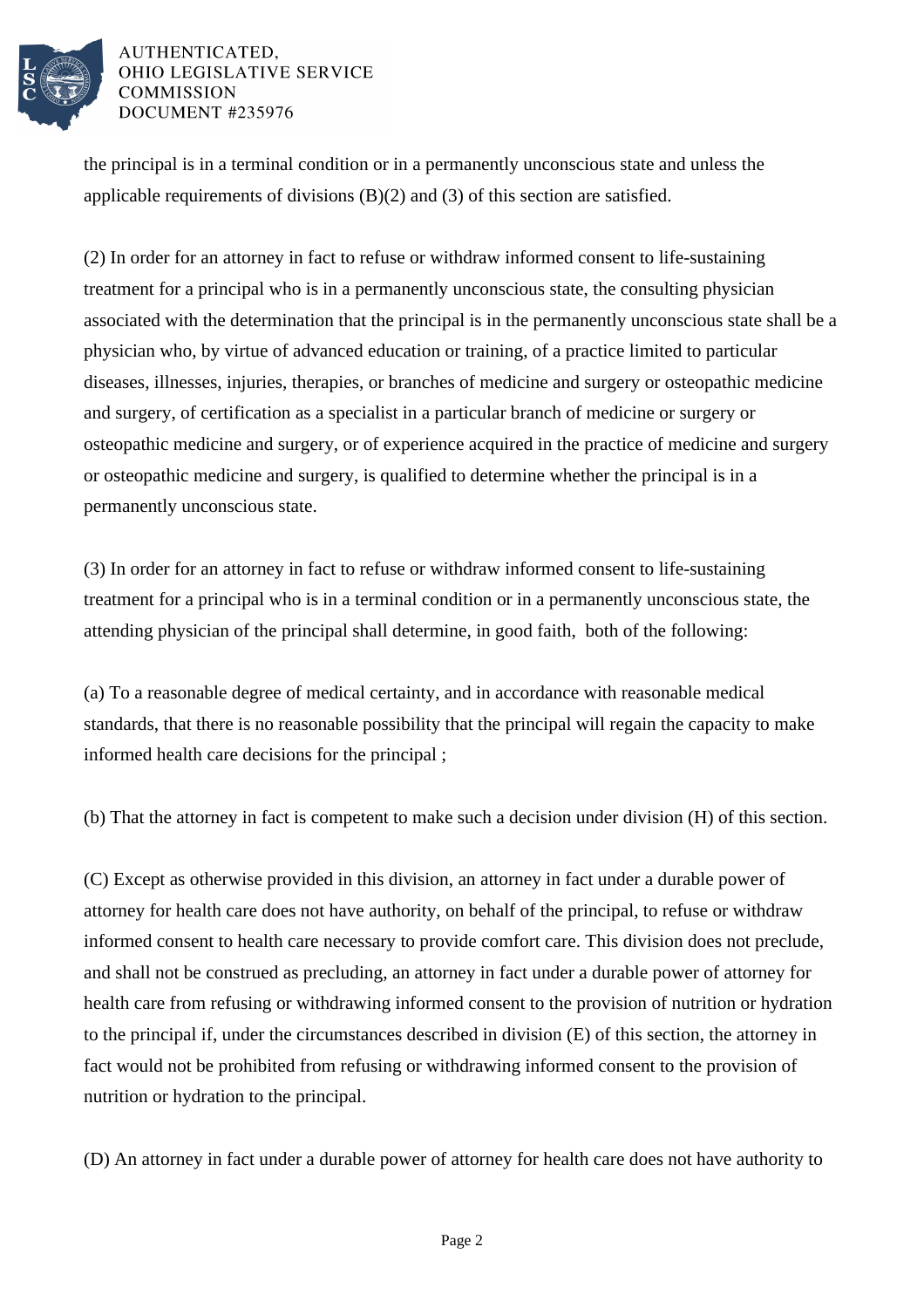

refuse or withdraw informed consent to health care for a principal who is pregnant if the refusal or withdrawal of the health care would terminate the pregnancy, unless the pregnancy or the health care would pose a substantial risk to the life of the principal, or unless the principal's attending physician and at least one other physician who has examined the principal determine, to a reasonable degree of medical certainty and in accordance with reasonable medical standards, that the fetus would not be born alive.

(E) An attorney in fact under a durable power of attorney for health care does not have authority to refuse or withdraw informed consent to the provision of nutrition or hydration to the principal, unless the principal is in a terminal condition or in a permanently unconscious state and unless the following apply:

(1) The principal's attending physician and at least one other physician who has examined the principal determine, to a reasonable degree of medical certainty and in accordance with reasonable medical standards, that nutrition or hydration will not or no longer will serve to provide comfort to, or alleviate pain of, the principal.

(2) If the principal is in a permanently unconscious state, the principal has authorized the attorney in fact to refuse or withdraw informed consent to the provision of nutrition or hydration to the principal when the principal is in a permanently unconscious state by doing both of the following in the durable power of attorney for health care:

(a) Including a statement in capital letters or other conspicuous type, including, but not limited to, a different font, bigger type, or boldface type, that the attorney in fact may refuse or withdraw informed consent to the provision of nutrition or hydration to the principal if the principal is in a permanently unconscious state and if the determination described in division (E)(1) of this section is made, or checking or otherwise marking a box or line that is adjacent to a similar statement on a printed form of a durable power of attorney for health care;

(b) Placing the principal's initials or signature underneath or adjacent to the statement, check, or other mark described in division (E)(2)(a) of this section.

(3) If the principal is in a permanently unconscious state, the principal's attending physician